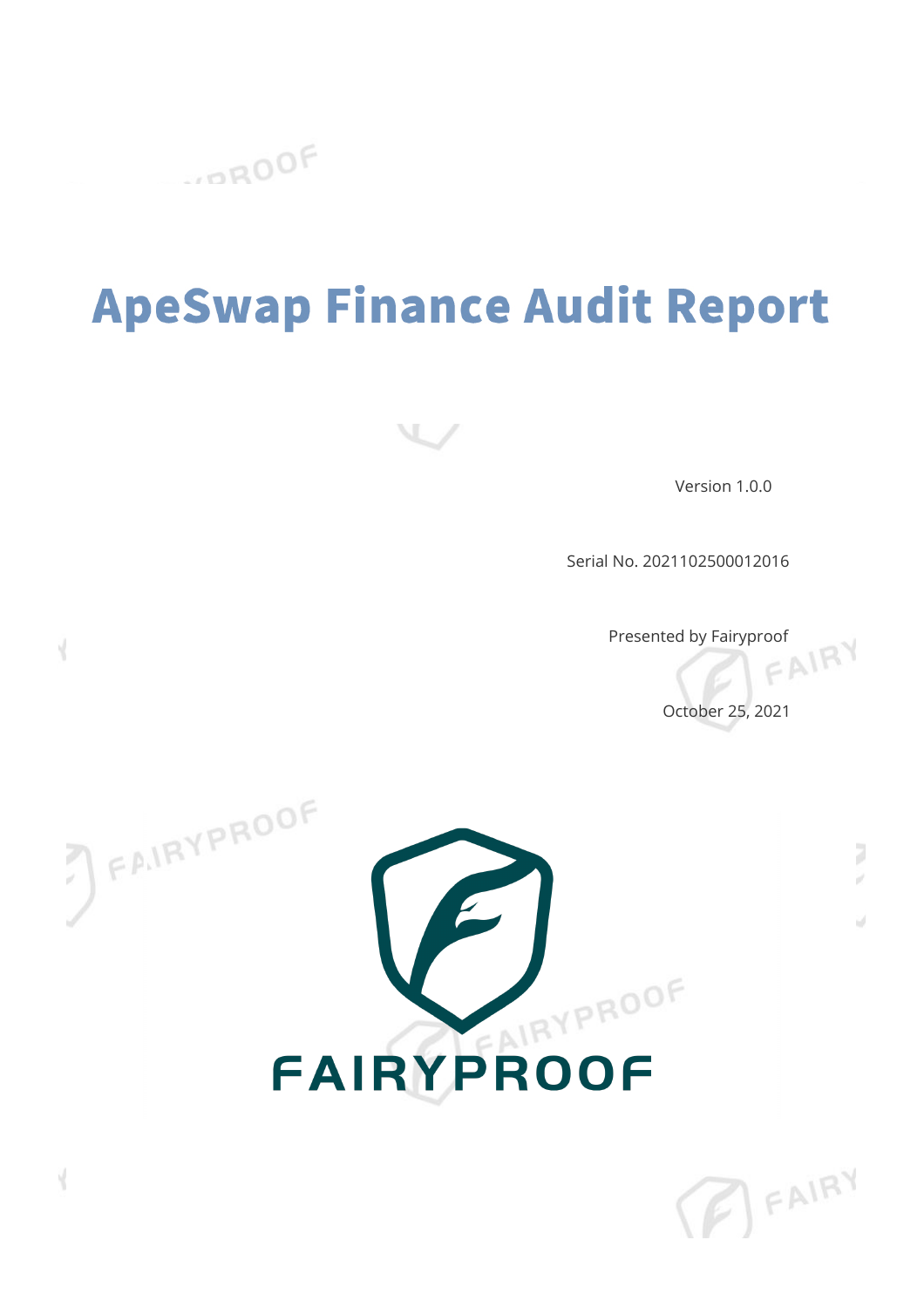## **01. Introduction**

This document includes the results of the audit performed by the Fairyproof team on the ApeSwap project.

FAIRYPROOF

#### **Audit Start Time:**

 $EANR$ 

October 18, 2021

#### **Audit End Time:**

October 22, 2021

#### **Audited Source Files' URL Addresses:**

ApeFactory.sol: <https://bscscan.com/address/0x0841BD0B734E4F5853f0dD8d7Ea041c241fb0Da6#code> ApeRouter.sol: <https://bscscan.com/address/0xcF0feBd3f17CEf5b47b0cD257aCf6025c5BFf3b7#code> BananaToken:<https://bscscan.com/address/0x603c7f932ED1fc6575303D8Fb018fDCBb0f39a95#code> MasterApe:<https://bscscan.com/address/0x5c8D727b265DBAfaba67E050f2f739cAeEB4A6F9#code> Timelock: <https://bscscan.com/address/0x2F07969090a2E9247C761747EA2358E5bB033460#code> BananaSplitBar:<https://bscscan.com/address/0x86ef5e73edb2fea111909fe35afcc564572acc06#code>

The audit only covered the above 6 files which mainly implement ApeSwap Finance's staking, token issurance and DEX functions.

#### **Note: the third-party libraries this project relies on were not covered by the audit.**  $FAR$

The goal of this audit is to review ApeSwap Finance's solidity implementation for its staking, token issurance and DEX functions, study potential security vulnerabilities, its general design and architecture, and uncover bugs that could compromise the software in production.

We make observations on specific areas of the code that present concrete problems, as well as general observations that traverse the entire codebase horizontally, which could improve its quality as a whole.

This audit only applies to the specified code, software or any materials supplied by the ApeSwap Finance team for specified versions. Whenever the code, software, materials, settings, enviroment etc is changed, the comments of this audit will no longer apply.

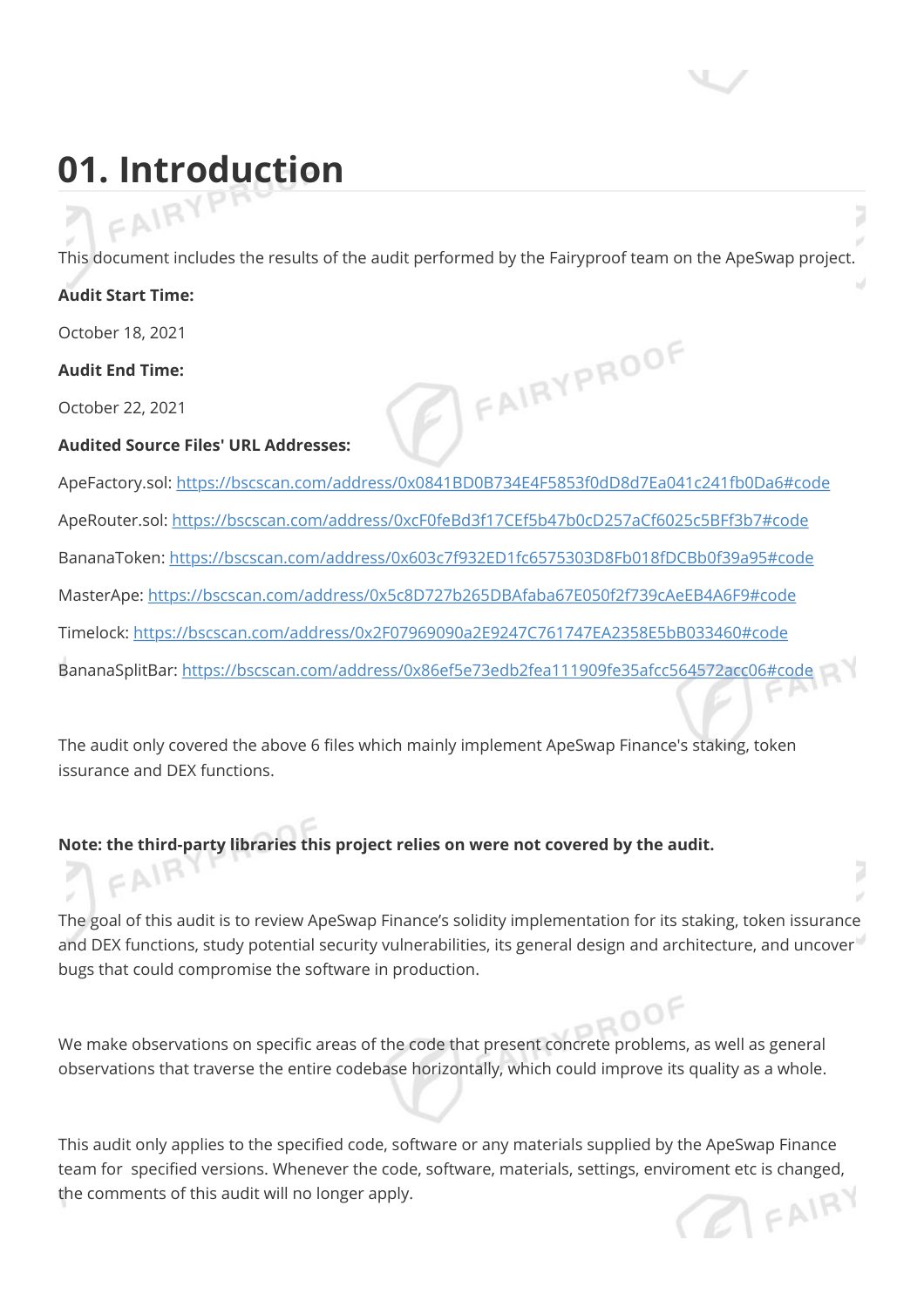## **— Disclaimer**

Note that as of the date of publishing, the contents of this report reflect the current understanding of known security patterns and state of the art regarding system security. You agree that your access and/or use, including but not limited to any associated services, products, protocols, platforms, content, and materials, will be at your sole risk.

The review does not extend to the compiler layer, or any other areas beyond the programming language, or other programming aspects that could present security risks. If the audited source files are smart contract files, risks or issues introduced by using data feeds from offchain sources are not extended by this review either.

Given the size of the project, the findings detailed here are not to be considered exhaustive, and further testing and audit is recommended after the issues covered are fixed.

To the fullest extent permitted by law, we disclaim all warranties, expressed or implied, in connection with this report, its content, and the related services and products and your use thereof, including, without limitation, the implied warranties of merchantability, fitness for a particular purpose, and non-infringement.

We do not warrant, endorse, guarantee, or assume responsibility for any product or service advertised or offered by a third party through the product, any open source or third-party software, code, libraries, materials, or information linked to, called by, referenced by or accessible through the report, its content, and the related services and products, any hyperlinked websites, any websites or mobile applications appearing on any advertising, and we will not be a party to or in any way be responsible for monitoring any transaction between you and any third-party providers of products or services.

FOR AVOIDANCE OF DOUBT, THE REPORT, ITS CONTENT, ACCESS, AND/OR USAGE THEREOF, INCLUDING ANY ASSOCIATED SERVICES OR MATERIALS, SHALL NOT BE CONSIDERED OR RELIED UPON AS ANY FORM OF FINANCIAL, INVESTMENT, TAX, LEGAL, REGULATORY, OR OTHER ADVICE.

## **— Methodology**

The above files' code was studied in detail in order to acquire a clear impression of how the its specifications were implemented. The codebase was then subject to deep analysis and scrutiny, resulting in a series of observations. The problems and their potential solutions are discussed in this document and, whenever possible, we identify common sources for such problems and comment on them as well.

The Fairyproof auditing process follows a routine series of steps:

1. Code review that includes the following

Code review that includes the following<br>i. Review of the specifications, sources, and instructions provided to Fairyproof to make sure we understand the size, scope, and functionality of the project's source code. ii. Manual review of code, which is the process of reading source code line-by-line in an attempt to identify potential vulnerabilities.

iii. Comparison to specification, which is the process of checking whether the code does what the specifications, sources, and instructions provided to Fairyproof describe.

 $\parallel$  2. Testing and automated analysis that includes the following:

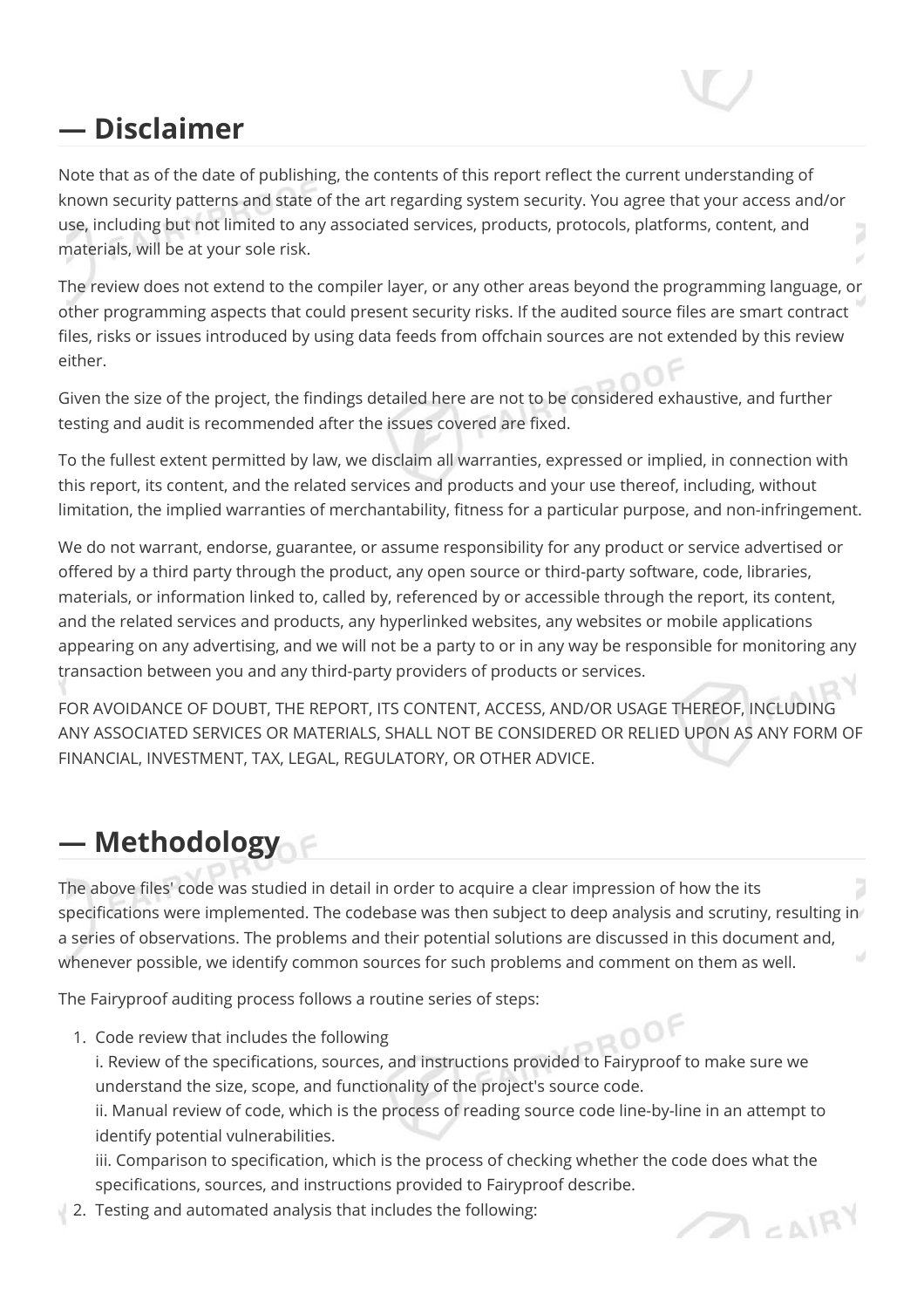i. Test coverage analysis, which is the process of determining whether the test cases are actually covering the code and how much code is exercised when we run the test cases. ii. Symbolic execution, which is analyzing a program to determine what inputs cause each part of a program to execute.

3. Best practices review, which is a review of the source code to improve maintainability, security, and control based on the established industry and academic practices, recommendations, and research.

## FAIRYP **Structure of the document**

This report contains a list of issues and comments on all the above source files. Each issue is assigned a severity level based on the potential impact of the issue and recommendations to fix it, if applicable. For ease of navigation, an index by topic and another by severity are both provided at the beginning of the report. report.

#### **— Documentation**

For this audit, we used the following sources of truth about how the staking, token issurance and DEX functions should work:

<https://apeswap.finance/>

[whitepaper](https://apeswap.gitbook.io/apeswap-finance/)

These were considered the specification.



#### **— Comments from Auditor**

No vulnerabilities with critical, high or medium-severity were found in the above source code.

Two vulnerabilities with low-severity were found in the above source code.

Additional notice: 0.

## **02. About Fairyproof**

[Fairyproof](https://www.fairyproof.com/) is a leading technology firm in the blockchain industry, providing consulting and security audits for organizations. Fairyproof has developed industry security standards for designing and deploying blockchain applications. $.701$ 

FAIRYPROOF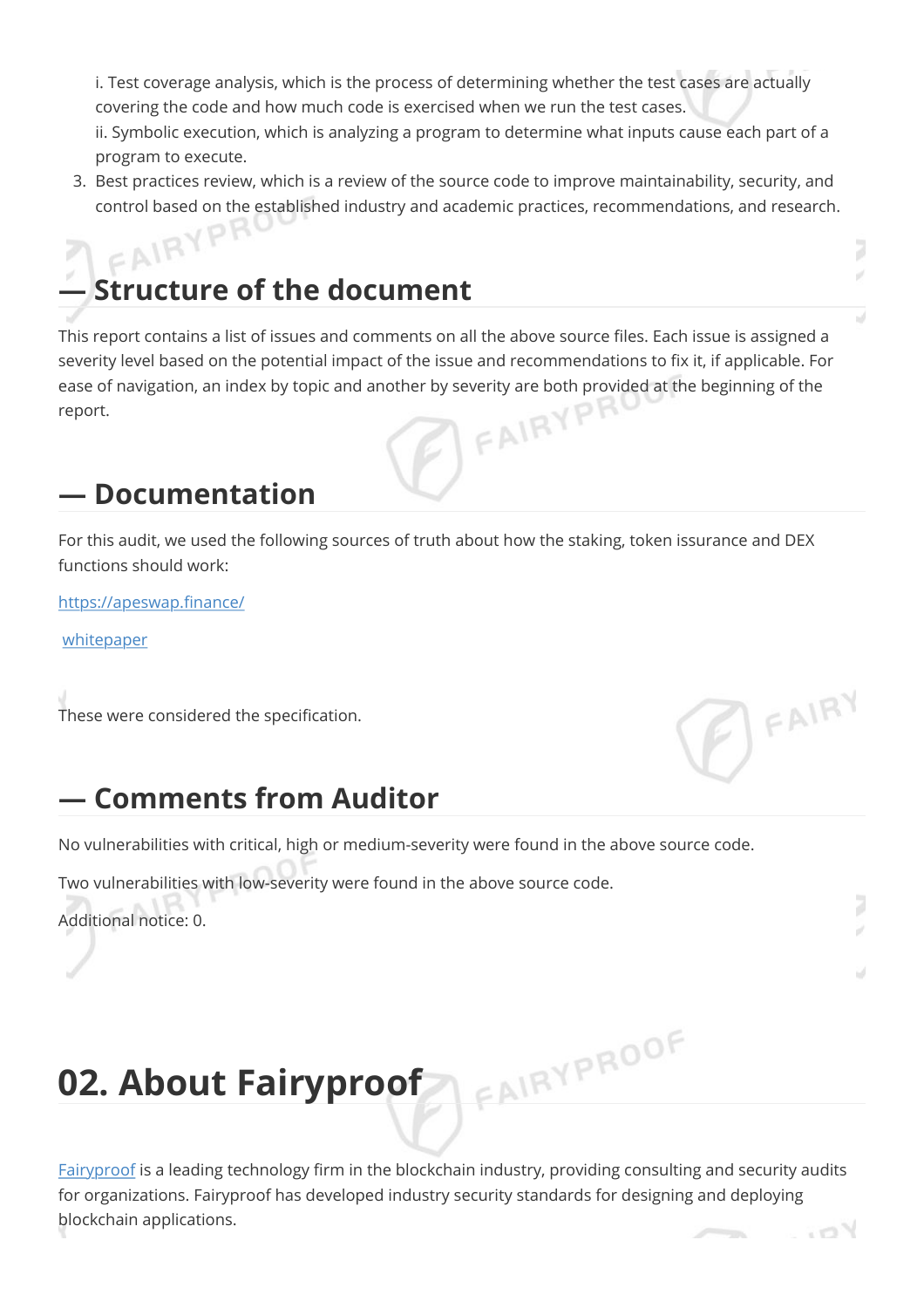# **03. Introduction to ApeSwap Finance**

ApeSwap is a leading decentralized exchange (DEX) on Binance Smart Chain and Polygon focused on ¥ offering a premier trading experience. Users are incentivized to pool liquidity on ApeSwap through yield farming to earn the native currency, \$BANANA. Additionally, apes can use their earned \$BANANA to stake and earn other tokens and unlock exclusive features. Built by DeFi apes, for DeFi apes, we have a dedicated team with years of experience who are committed to the DeFi community and growing the ApeSwap Jungle.

 $FAIP$ 

**AFAIRY** 

3

## **04. Major functions of audited code**

The audited code mainly implements the following functions:

### **- AMM Based DEX**

- A DEX like Uniswap V2
- The transaction charge is 0.2% among which one fourth is sent to the DEX's corresponding pool and the remaining three fourths is shared by the corresponding LP's providers.

FAIRYPROOF

## **- Issurance of The BANANA Token**

The BANANA token is a BEP20 based token

- Name: ApeSwapFinance Banana
- Symbol: BANANA
- Precisions: 18
- Max Supply: flexible max supply
- Misc:
	- The Banana token can be used to vote in governance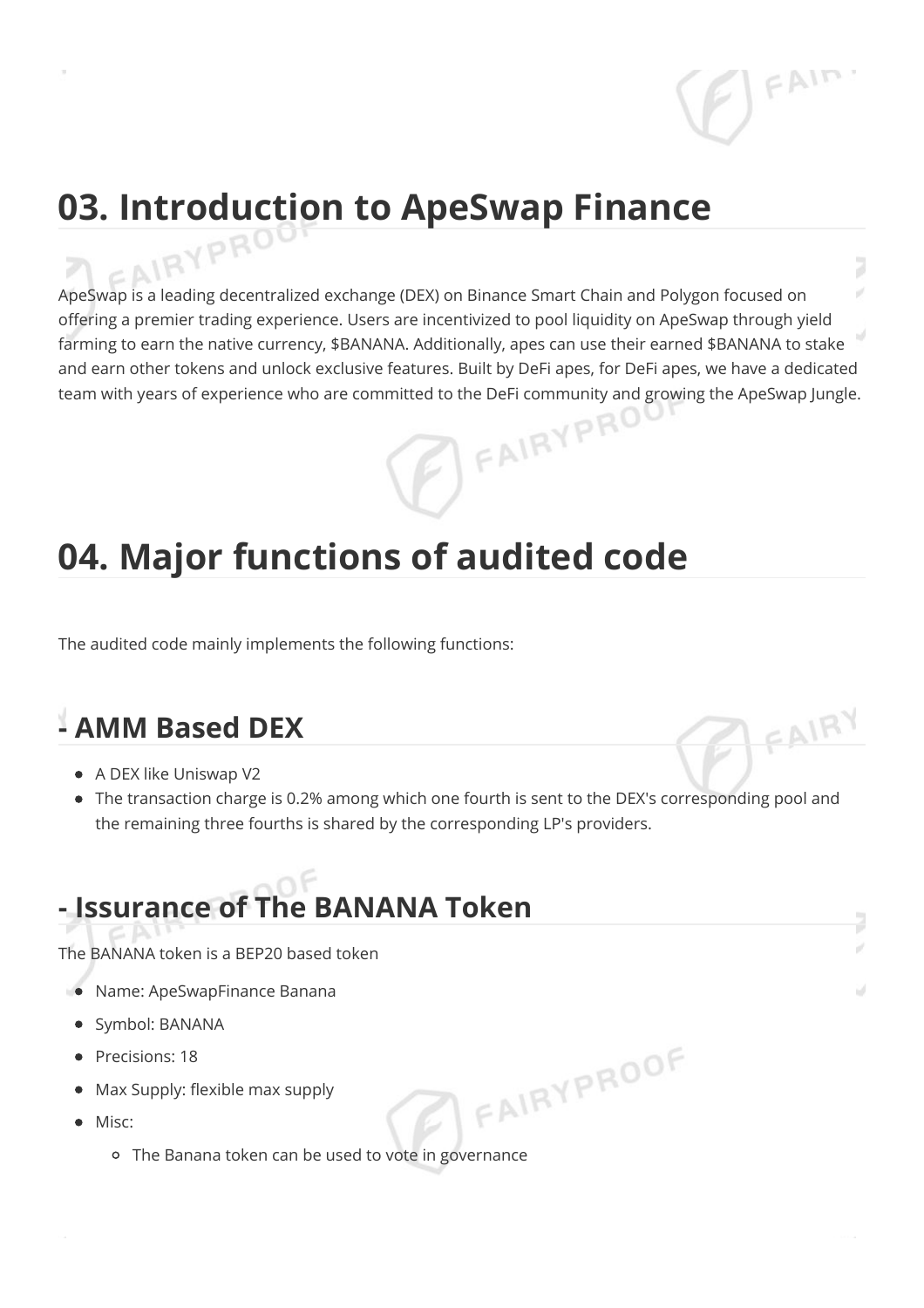## **- Issurance of The BANANASPLIT Token**

The BANANASPLIT token is a BEP20 based token

- Name: BananaSplitBar Token
- Symbol: BANANASPLIT
- Precisions: 18
- Max Supply: flexible max supply
- Burnable: yes
- Misc:
	- The BANANASPLIT token can be used to vote in governance

Note: in ApeSwap, the BANANASPLIT token is a certificate token minted and burned by the MasterApe contract for a liquidity provider.

**AFAIRY** 

 $FANRY$ 

#### **- MasterApe**

This contract's functions are similar to Sushi's MasterChef V1's functions:

After the contract is deployed, by default a number 0 pool will be added and the crypto token that can be staked in this pool is BANANA. After users stake their BANANA tokens in this pool, they will get the BANANASPLIT tokens accordingly. When users withdraw their BANANA tokens their BANANASPLIT tokens will be burned.

Note:

- This contract doesn't work with a token whose total supply is decreasing.
- This contract doesn't work with a scenario in which the staked token and the reward token are the same

FAIRYPROOF

**- Timelock**

This is a timelock contract like SushiSwap's Timelock.

## **05. Admin rights**

The admin has the following previlleges: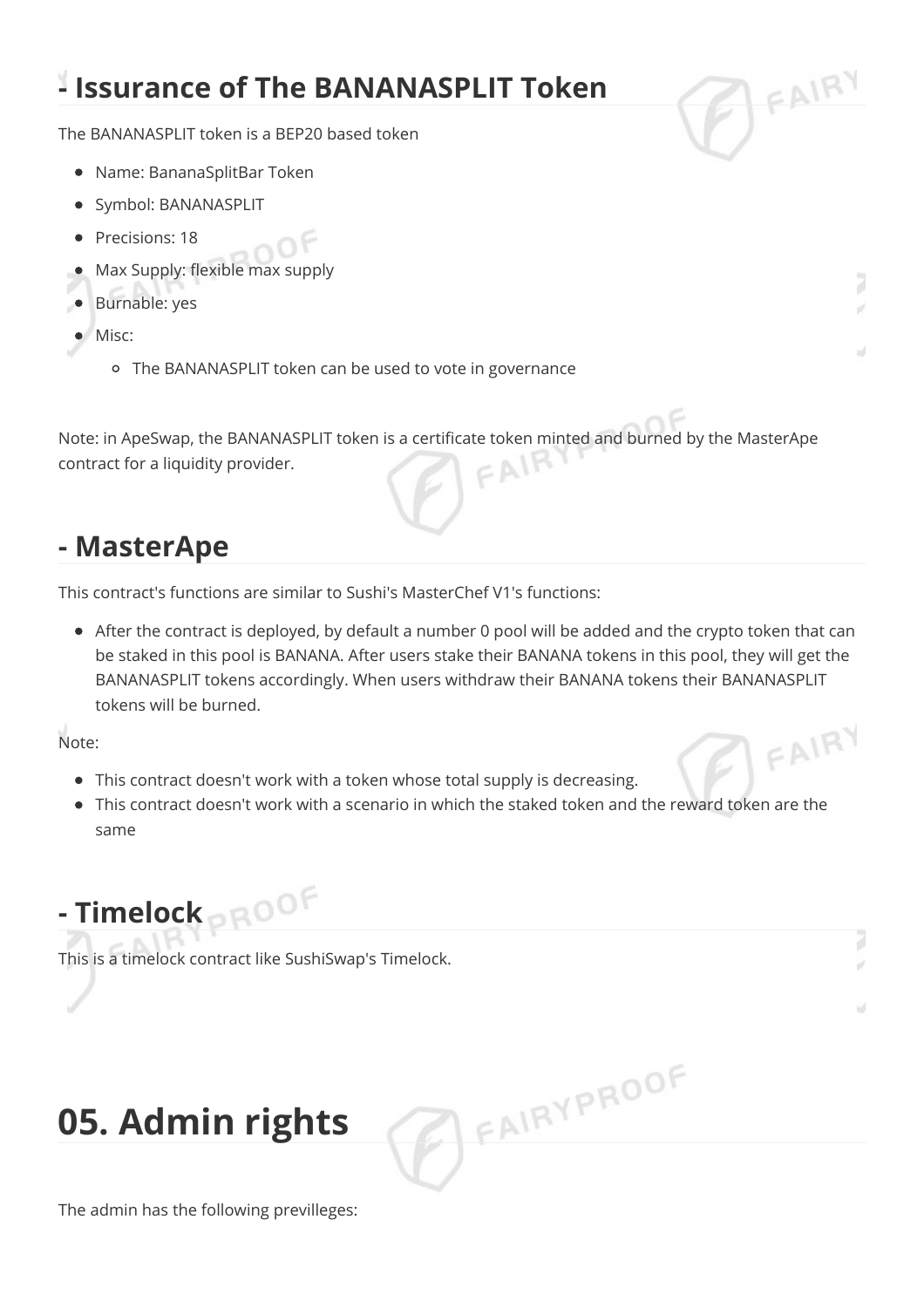- adding new pools for staking
- modifying the core parameters of the staking reward mechanism

# BEAIRY

FAIRY

## **06. Key points in audit**

During the audit Fairyproof mainly worked on the following items:

#### **- Integer Overflow/Underflow**

We checked all the code sections, which had arithmetic operations and might introduce integer overflow or underflow if no safe libraries were used. All of them used safe libraries.

PROOF

We didn't find issues or risks in these functions or areas at the time of writing.

#### **- Access Control**

 $\subset \mathbb{A}$ 

We checked each of the functions that could modify a state, especially those functions that could only be accessed by "owner".

We didn't find issues or risks in these functions or areas at the time of writing.

#### **- Admin Rights**

We checked whether or not the admin had inappropriate rights to access crypto assets.

We didn't find issues or risks in these functions or areas at the time of writing.

## **- State Update**

We checked some key state variables which should only be set at initialization.

We didn't find issues or risks in these functions or areas at the time of writing.<br>- Timelock

#### **- Timelock**

We checked whether or not now was appropriately used in time stampes to calculate timelocks.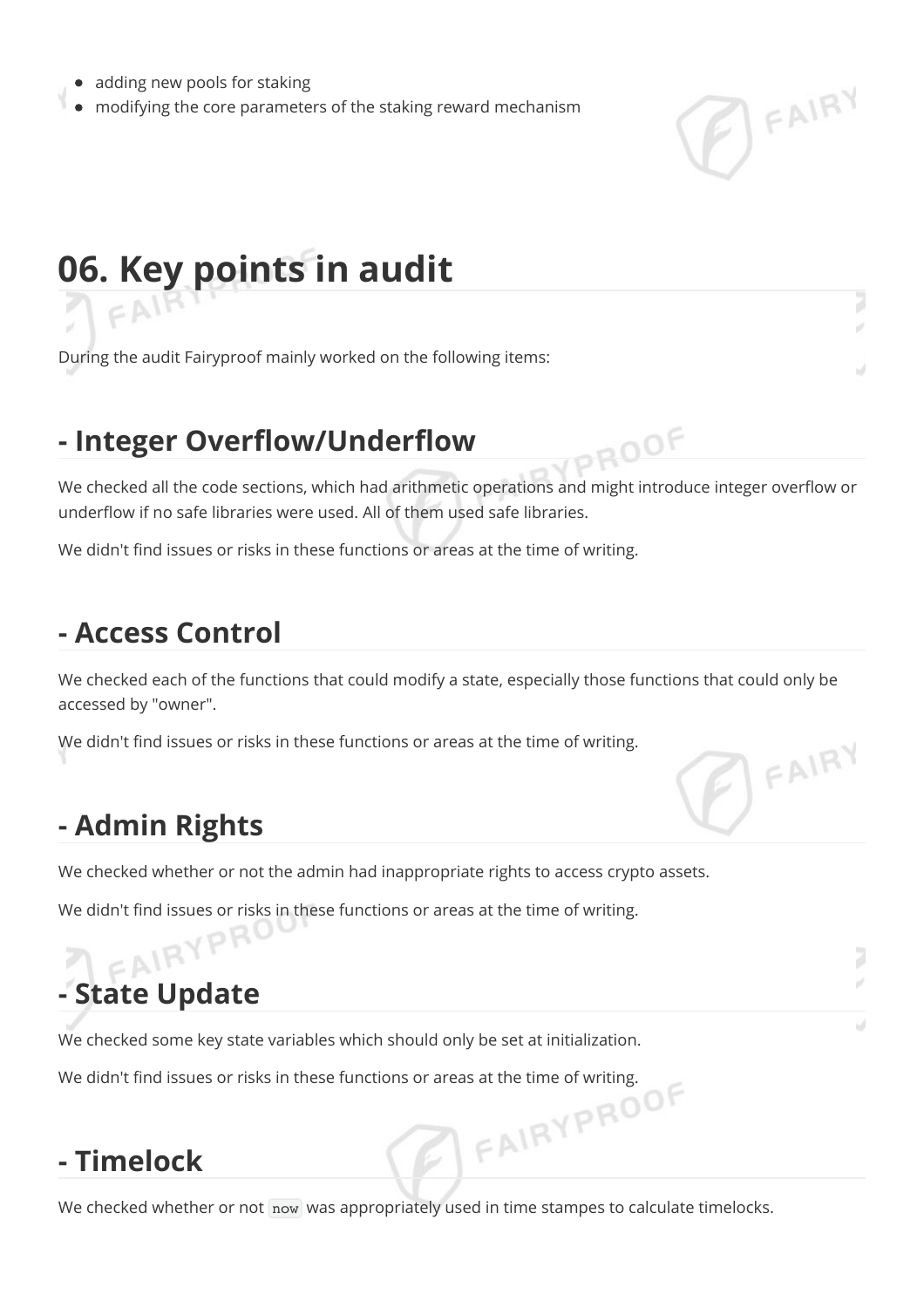We didn't find issues or risks in these functions or areas at the time of writing.

## **- Calculation of Precision**

We checked whether or not the calculation of precision in all the division operations was properly handled. We didn't find issues or risks in these functions or areas at the time of writing.<br>Note that the time of writing.

FAIRY

FAIRY

3

## **- Governance Security**

We checked whether or not there were potential issues in the governance mechanism.

We found an issue. For more details please refer to "10 Issue descriptions".

### **- AMM Based DEX Security**

We checked whether or not there were potential issues or risks in the AMM based DEX's mechanism.

FAIRYPROOF

We didn't find issues or risks in these functions or areas at the time of writing.

#### **- Token Issurance**

We checked whether or not there were potential issues or risks in the token issurance mechanisms

We found an issue. For more details please refer to "10 Issue descriptions".

## **07. Coverage of issues**

The issues that the Fairyproof team covered when conducting the audit include but are not limited to the following ones:

**PEAIRYPROOF** 

- Re-entrancy Attack
- DDos Attack
- Integer Overflow
- Function Visibility
- Logic Vulnerability
- Uninitialized Storage Pointer
- Arithmetic Precision
- Tx.origin
- Shadow Variable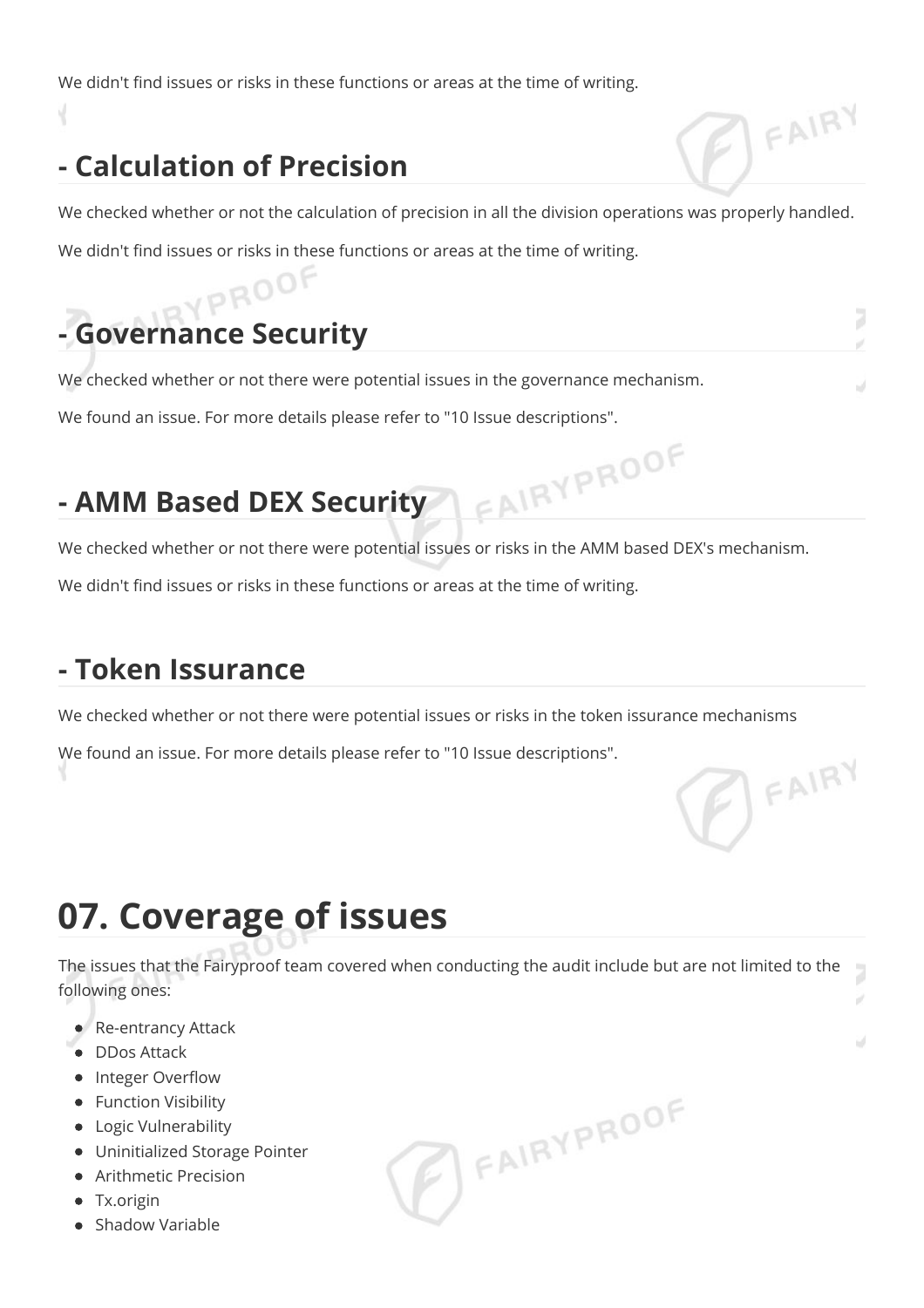- Design Vulnerability
- **•** Token Issurance
- **Asset Security**
- Access Control



## **08. Severity level reference**

Every issue in this report was assigned a severity level from the following:

**Critical** severity issues need to be fixed as soon as possible.

**High** severity issues will probably bring problems and should be fixed.

**Medium** severity issues could potentially bring problems and should eventually be fixed.

**Low** severity issues are minor details and warnings that can remain unfixed but would be better fixed at some point in the future.

**AFAIRYPROOF** 

 $\mathbb{Z}$  FAIRY

7

## **09. List of issues by severity**

# **A. Critical**

**- N/A**

Ч

#### **B. High**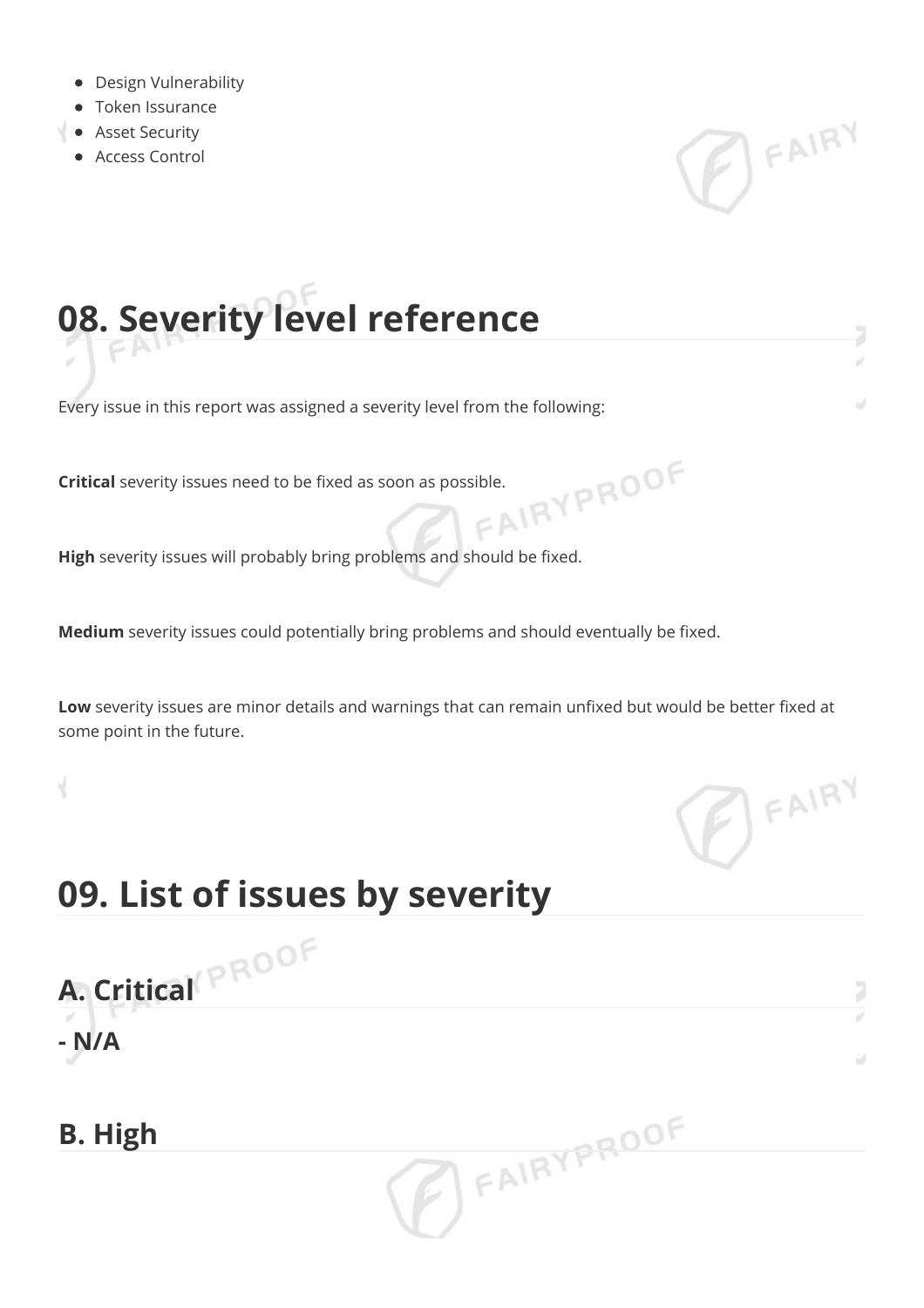## **C. Medium**

**- N/A**

#### **D. Low**

## **- Double-spend Risk in Voting with BANANA Or BANANASPLIT**

FAIRYPROOF

FAIRY

#### **- Issue in BANANASPLIT's Burn Function**

## **10. Issue descriptions**

PROOF

### **- Double-spend Risk in Voting with BANANA Or BANANASPLIT: Low**

Source and Description:

The transfer and transferFrom functions in both the BananaToken.sol and the BananaSplitBar.sol contract files have potential double-spend risks.

The BANANA token and the BANANASPLIT token can be used to vote in governance. A user's voting weight is positively correlated with the amount of the BANANA or BANANASPLIT tokens he/she holds. After a user transfers his/her BANANA or BANANASPLIT tokens the voting weight that corresponds to the amount of tokens transferred should be transferred as well otherwise a double-spend risk in voting may be exposed. The existing implementation doesn't transfer the token's voting weight.

Recommendation:

Consider tansferring voting weight when transferring the two tokens with transfer or transferFrom, or not enabling the voting functions with these two tokens

## **- Issue in BANANASPLIT's Burn Function: Low**